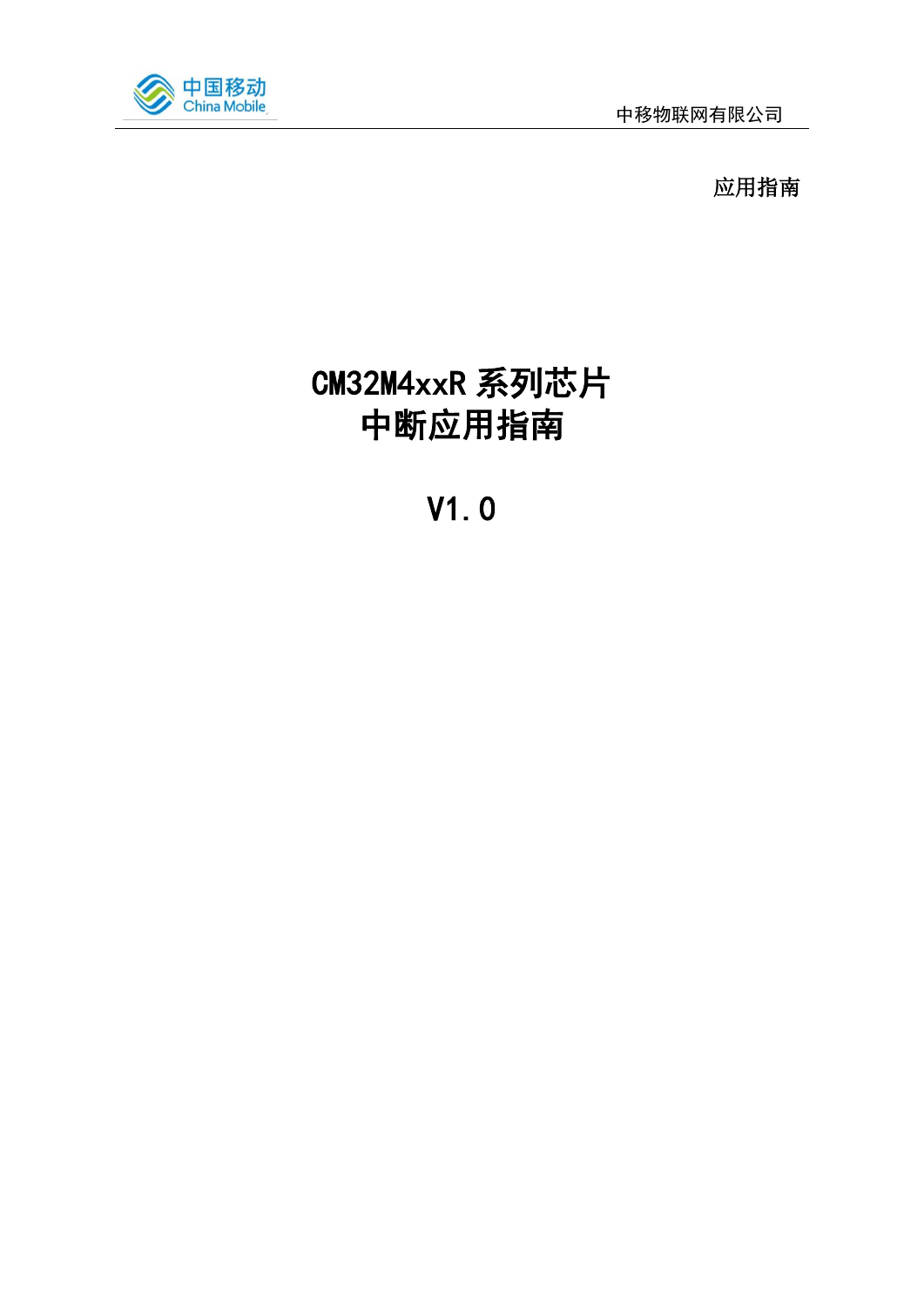

# 目录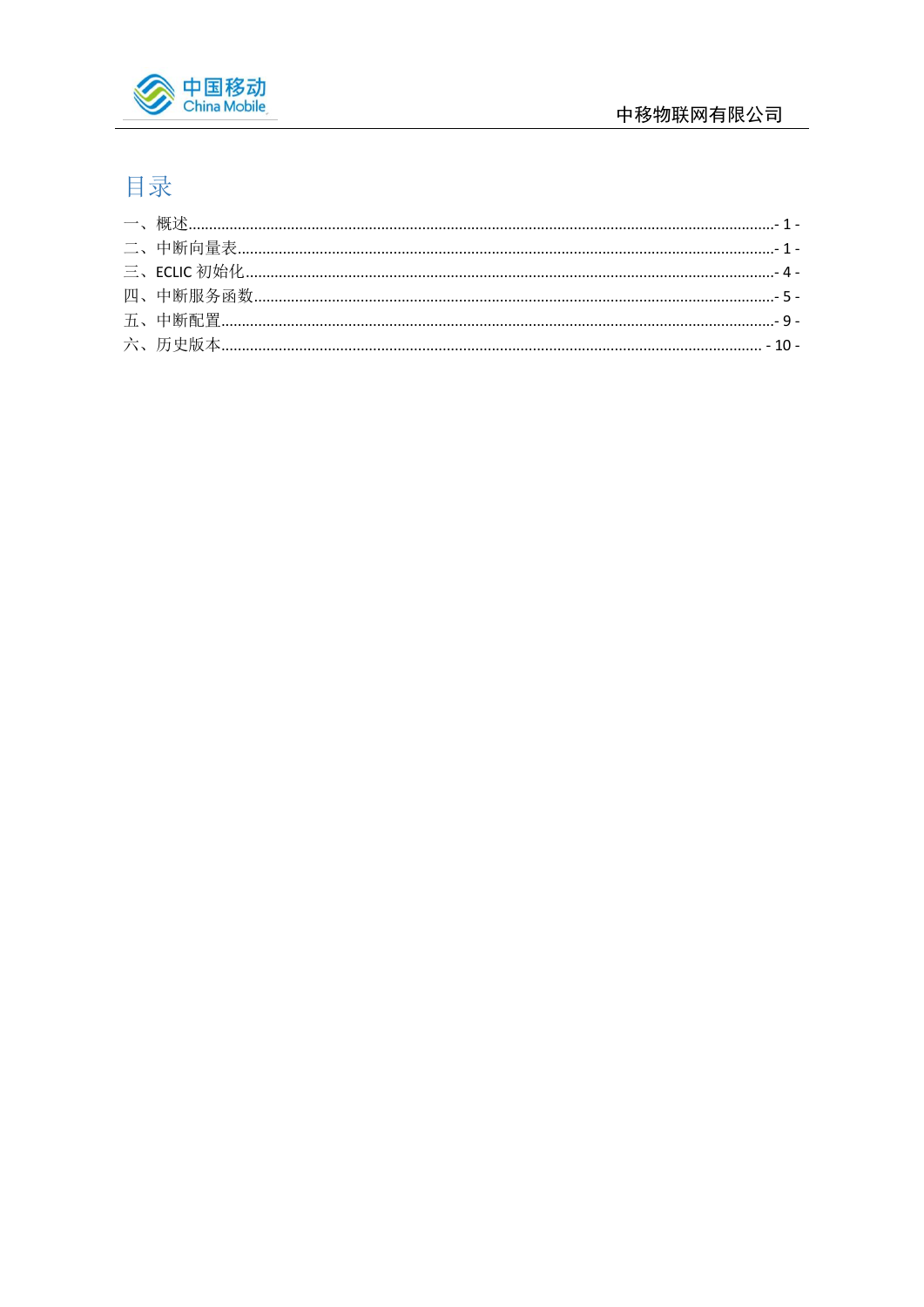

# <span id="page-2-0"></span>一、概述

CM32M4xxR 系列芯片采用芯来 N308 处理器(RISC-V 内核),在中断的管理及 处理上与基于 ARM Cortex-M4 处理器存在一定差异。因此,对于前期使用 Cortex-M4 中断系统的开发者而言,刚切换到 N308 可能会对中断系统的配置比较陌生。本文档 旨在帮助开发者快速熟悉 CM32M4xxR 中断系统的特点及使用方式,并会对 N308 和 Cortex-M4 的中断系统差异进行简要说明。

需要指出的是以下内容均基于 CM32M4xxR 的 SDK,并将直接引用 SDK 中的文 件名、函数名等信息。另外, 虽然 Cortex-M4 是处理器型号而非 MCU 型号, 但由于 MCU 的中断系统主要取决于其处理器的中断特性,因此为避免叙述累赘,以下可能 会直接以 Cortex-M4 代指基于 Cortex-M4 处理器的 MCU, 请注意区分。

# <span id="page-2-1"></span>二、中断向量表

CM32M4xxR 的向量表(.vtable/vtable\_ilm)定义在启动文件 startup\_cm32m4xxr.S 中,共 105 个中断向量,包括 19 个内部中断向量和 86 个外部中断向量;与中断向 量表对应的中断编号(IROn)在 CM32M4xxR.h 文件中定义, 由枚举实现, 从数值 从 0 开始, 且内部中断和外部中断连续编号。这里内部中断是指供处理器内核使用 的中断,而外部中断指供处理器外的片上外设使用的中断。

在 19 个内部中断中,CM32M4xxR 只使用了软件中断和 TIMER 中断两个中断, 分别对应中断编号 3 和 7;在 86 个外部中断中,除了对应中断号 61、68、80、81 和 97 的 5 个中断保留外, 其他均为有效中断, 可以根据相应的外设来配置使用。

中断向量表在存储器中的位置由链接控制脚本 gcc\_cm32m4xxr\_xx.ld 确定, 一般 位于逻辑地址 0x00000000 处, 也即代码区域的起始位置。在内核启动初期, 需将中 断向量表的地址传递至 mtvt 寄存器中,以下是在启动文件中对中断向量表的地址配 置;

\* Intialize ECLIC vector interrupt \* base address mtvt to vector\_base la t0, vector base csrw CSR\_MTVT, t0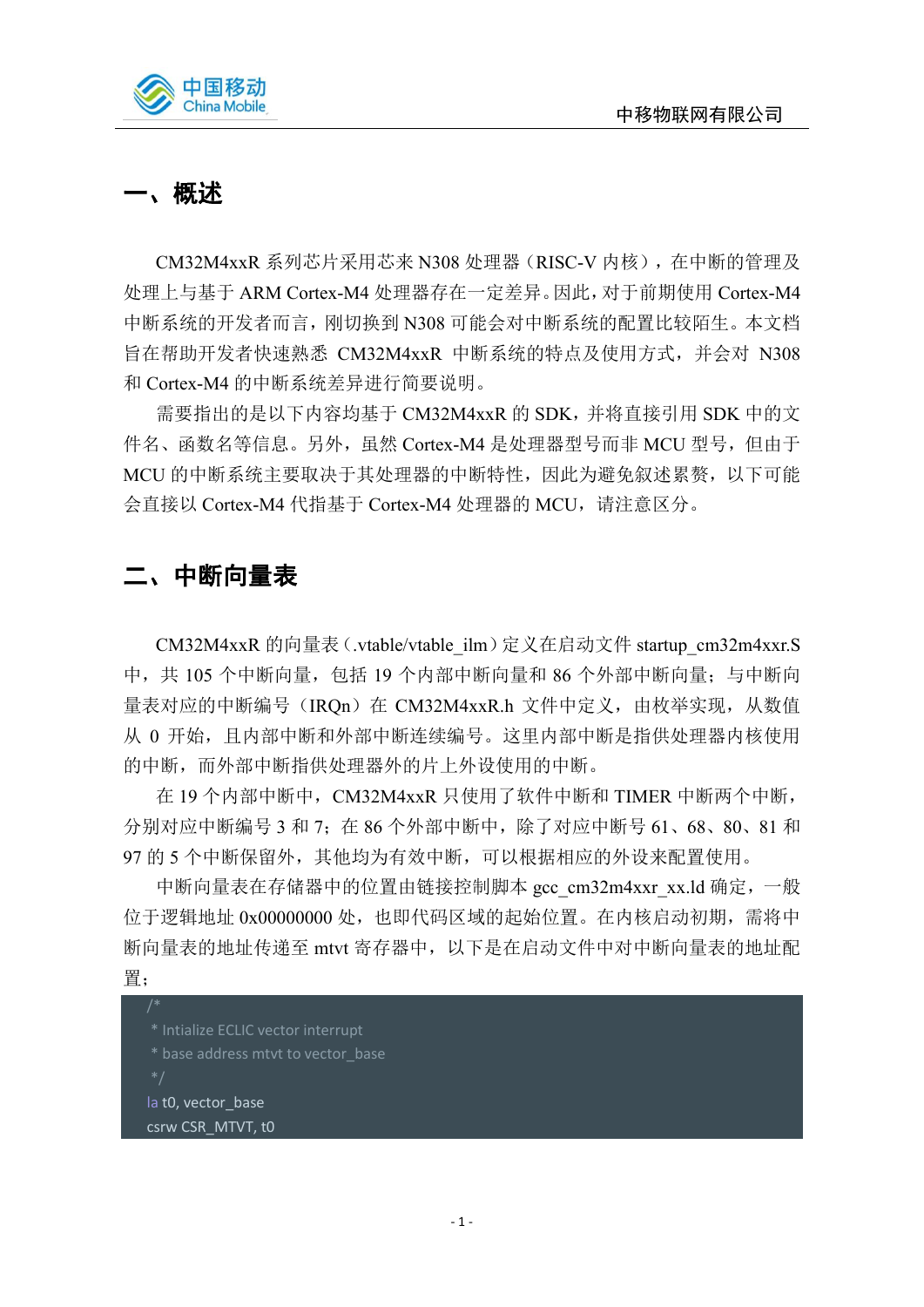

处理器在响应中断时会根据mtvt寄存器中存储的向量表基地址来查找中断向量, 当前在程序运行过程中可以通过修改 mtvt 来重定位向量表,需要注意的是在重定位 向量表时要满足 **mtvt** 的 **512** 字节对齐要求(最大中断数为 **105**)。附 MTVT 对齐要 求列表:

| 最大中断个数    | MTVT 对齐方式  |
|-----------|------------|
| $0-16$    | 64 bytes   |
| 17-32     | 128 bytes  |
| $33 - 64$ | 256 bytes  |
| 65-128    | 512 bytes  |
| 129-256   | 1024 bytes |
| 257-512   | 2048 bytes |

上面介绍的向量表和中断编号的定义、向量表存储位置及重定位特性与 Cortex-M4 类似,可以类比 Cortex-M4 及 CMSIS 代码来理解。以下对 N308 和 Cortex-M4 关于中断向量表差异比较大的一些点进行说明,分别是复位流程、异常处 理和非向量中断。

### (**1**)复位流程

在复位后及处理器开始执行程序前,Cortex-M4 会从向量表读出头两个字,分别 是主栈指针的初始值和复位向量,并分别赋给 MSP 和 PC,接着执行复位处理函数 并逐步引导至用户程序。

|         |               | ; Vector Table Mapped to Address 0 at Reset |                 |
|---------|---------------|---------------------------------------------|-----------------|
|         | <b>AREA</b>   | RESET, DATA, READONLY                       |                 |
|         | <b>EXPORT</b> | <b>Vectors</b>                              |                 |
|         | <b>EXPORT</b> | Vectors End                                 |                 |
|         |               | EXPORT Vectors Size                         |                 |
|         |               |                                             |                 |
| Vectors | <b>DCD</b>    | __initial_sp                                | ; Top of Stack  |
|         | <b>DCD</b>    | Reset Handler                               | ; Reset Handler |
|         | <b>DCD</b>    | NMI Handler                                 | ; NMI Handler   |

Cortex-M4 内核中断向量表定义

同样 CM32M4xxR 在复位后会将直接从初始位置 0 地址运行,但向量表第一个字 为执行指令,一般情况下此处会放置一条跳转指令,并跳转至真正的启动程序,然 后由启动程序逐步引导至用户程序。

| .globl vector_base |  |  |
|--------------------|--|--|
| vector base:       |  |  |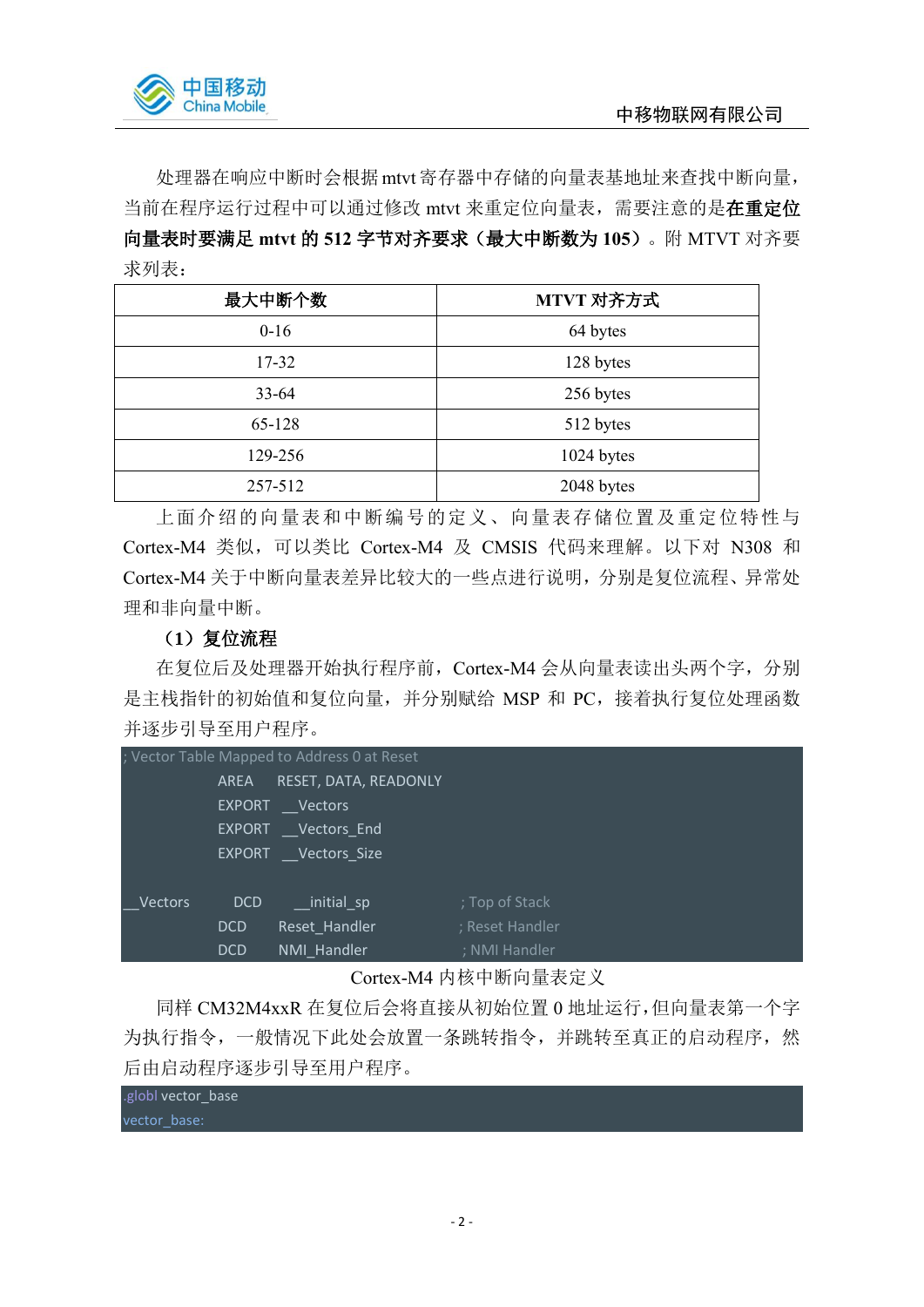

|                     | j start $\frac{1}{2}$ Jump to start when reset for ILM/FlashXIP mode.*/                        |
|---------------------|------------------------------------------------------------------------------------------------|
|                     | .align LOG REGBYTES $\frac{1}{8}$ Need to align 4 byte for RV32, 8 Byte for RV64 $\frac{1}{8}$ |
| DECLARE INT HANDLER | default intexc handler $/* 1$ : Reserved $*/$                                                  |
| DECLARE INT HANDLER | default intexc handler $\frac{1}{2}$ : Reserved */                                             |
| DECLARE INT HANDLER | eclic msip handler $\frac{1}{2}$ 3: Machine software interrupt $\frac{1}{2}$                   |

#### CM32M4xxR 中断向量表定义

这里二者的区别主要有两点:一是向量表头一(两)个字的内容的含义不同,这 点显而易见;二是复位后处理器对向量表头一(两)个字的处理方式不同,Cortex-M4 从向量表第二个字中取出的是复位处理函数的地址,赋给 PC 然后取该地址的指令执 行,而 CM32M4xxR 从向量表第一个字取出的就是一条指令,即在此之前 PC 的值已 经被设为 0。

CM32M4xxR 的启动由\_start 函数负责,该函数定义在 startup\_cm32m4xxr.S 文件 中,且为了使处理器在复位后跳转至\_start 执行,在向量表的第一个字中放置了 j \_start 指令。

因此通常我们在 Cortex-M4 内核上进行应用层的 Bootloader 开发时,通常将采用 如下的应用层跳转实现:



### Cortex-M4 App 跳转示例

而在 CM32M4xxR 下,可直接跳转至应用代码的初始地址,并将随后通过 j 指令 跳转至应用层的\_start 方法, Bootloader 的跳转示例如下:



### CM32M4xxR 应用跳转示例

### (**2**)异常处理

Cortex-M4 将异常、NMI 和中断统一进行管理(按 ARM 的说法,中断也是一种 异常): 三者编号是连续的, 向量表中包含三者的向量, 且除了优先级固定的几个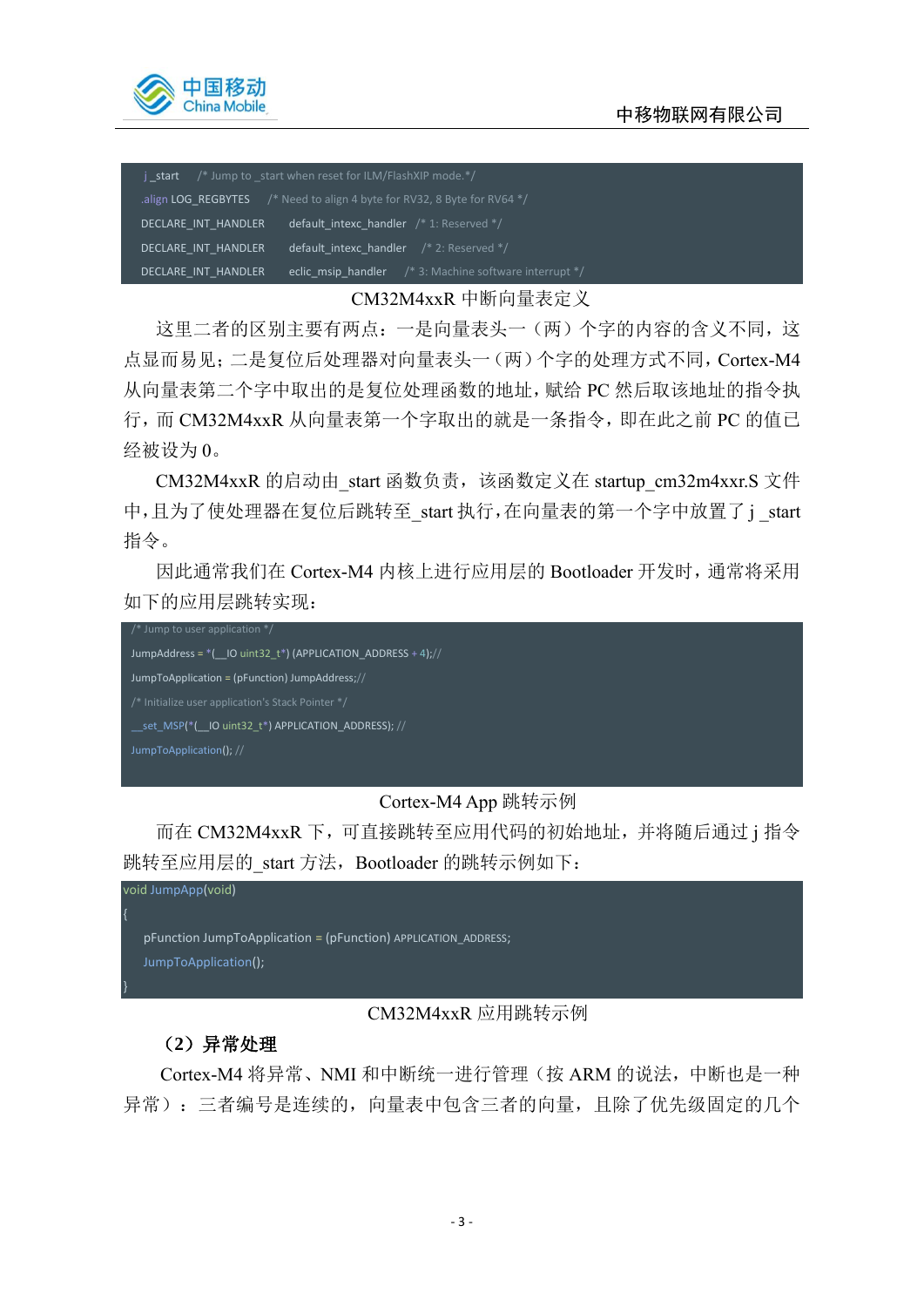

异常(复位、NMI 和 HardFault)外, 其他异常和中断的优先级都可以在统一的可编 程范围(0~255)内进行配置。

在 N308 中异常、NMI 和中断两者分开并独立编号, 向量表中只包含中断向量, 而不包含异常和 NMI 向量, 且 N308 的异常和 NMI 的优先级是不可配的, 其优先级 始终高于中断。在发生异常、NMI 时,分别由 mtvec 和 mnvec 寄存器指定入口地址 (NMI 也可以与异常共用一个处理入口),且与中断处理入口地址相互独立。

CM32M4xxR 的启动文件中设置异常和 NMI 共享处理入口 exc\_entry,其实现位 于在 intexc cm32m4xxr.S 文件中, 并提供了默认的异常处理实现。用户可通过 **Exception\_Register\_EXC**(uint32\_t EXCn, **unsigned long** exc\_handler)接口为不同的异 常注册响应的响应函数。当然用户也可重载 exc\_entry 并自定义异常的响应入口;但 注意 exc\_entry 入口地址需保证 64 字节对齐;

#### (**3**)非向量中断

在中断方面 N308 区别于 Cortex-M4 的另外一点就是前者支持向量中断和非向量 中断两种中断处理模式,而后者只支持向量处理模式。CM32M4xxR 每个中断源均可 以设置成向量或者非向量中断方式。其特点在于:如果被配置成为向量处理模式, 则该中断被处理器内核响应后,处理器直接跳入该中断的向量入口(Vector Table Entry)存储的目标地址。而在非向量处理模式中,所有中断在被响应时都会先进入 一个公共的处理函数中(由 mtvt2 寄存器指定入口地址),且在所有挂起中断处理完 成后从该函数中退出。公共处理函数在这里的作用主要是负责保存和恢复上下文, 并实现中断的咬尾。需要补充的是 **N308** 向量中断模式不支持中断咬尾,另外无论是 向量中断还是非向量中断,最终均会跳转至前述的中断向量表中相应的中断向量处 执行中断服务程序。

CM32M4xxR 的非向量处理的公共入口是 irq\_entry,定义在 intexc\_cm32m4xxr.S 文件中。另外,由于向量处理模式下对中断服务函数编写有一些特殊的要求(详见 下文"四、中断服务函数"),因此建议在刚开始使用 CM32M4xxR 的中断时优先 使用非向量中断(复位后默认的模式),待后续对这两种中断处理模式的使用方式 更加明确后再视需求使用向量处理模式。

# <span id="page-5-0"></span>三、**ECLIC** 初始化

ECLIC 是 N308 的中断控制器, 相当于 Cortex-M4 的 NVIC, 在 CM32M4xxR 的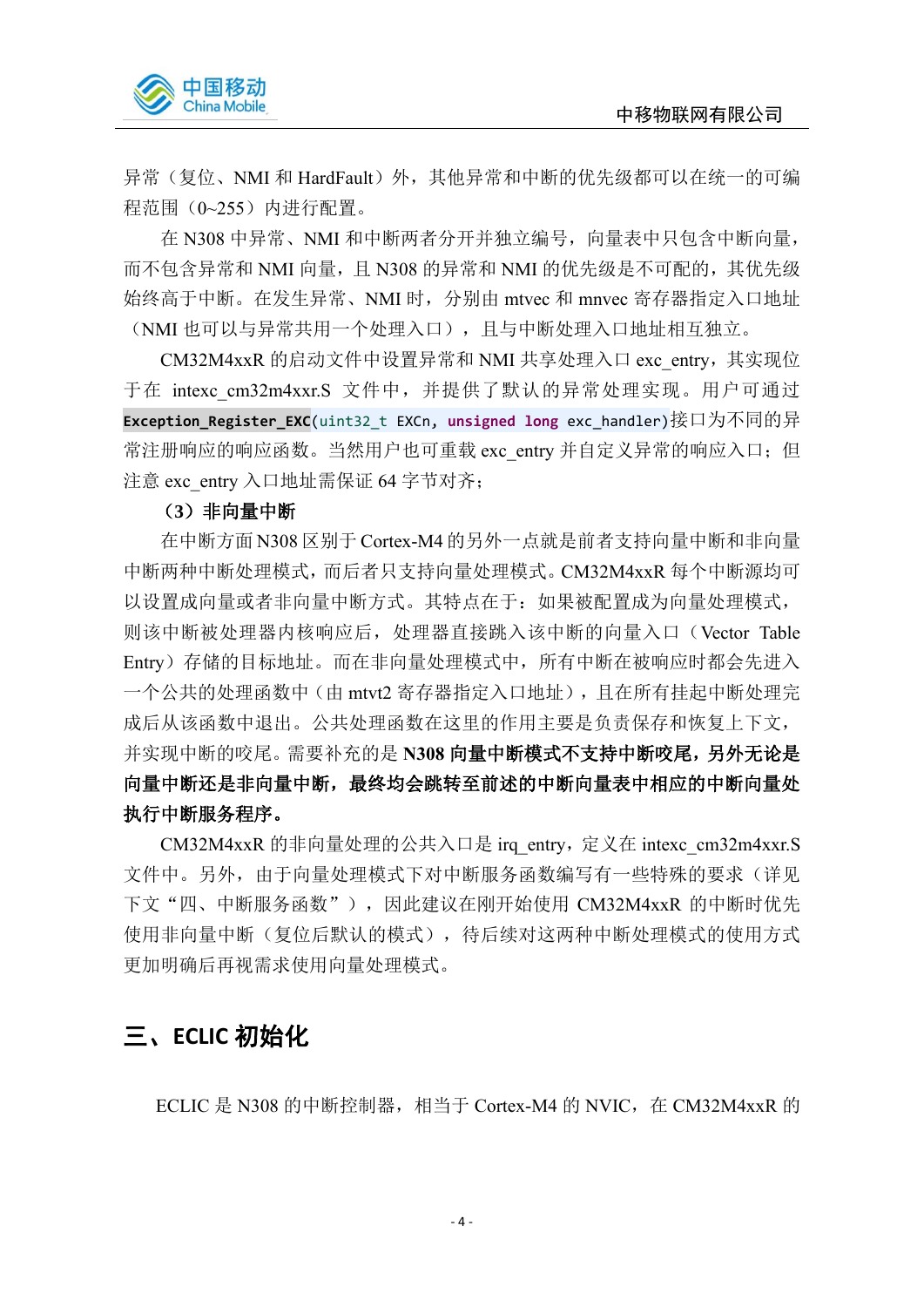

启动过程中会对 ECLIC 进行一些基本的初始化工作,目前进行的初始化工作包括设 置中断阈值和中断级别的有效位数等两项。中断阈值表示中断目标的阈值级别,由 ECLIC 的 mth 寄存器配置,只有高于 mth 寄存器中的值的中断才能够被送入处理器 内核进行处理,功能上类似于 Cortex-M4 的 BASEPRI 寄存器。中断级别的有效位数 关系到中断优先级的划分。ECLIC 将每个中断的优先级分为两部分:中断级别(level) 和中断优先级(priority),这两者的关系类似于 Cortex-M4 中的分组优先级和子优 先级的关系,前者决定是否可以形成中断嵌套,后者决定在多个相同 level 的中断同 时挂起的情况下先响应哪个中断,数值越大表示相应的级别或优先级越高。每个中 断源均可以通过 clicintctl[i]寄存器设置 level 和 priority 的值, 对于 CM32M4xxR, 该 寄存器中 level 域和 priority 域的总有效位数为 4 位,其中 level 域的位数由 cliccfg 寄 存器的 nlbits 域指定,剩下的 4 – nlbits 位即为 priority 域的位数。

ECLIC 的初始化由 ECLIC Init 函数负责,目前仅是将中断阈值设为 0, 即阈值 不起作用,并将中断级别的有效位数设为 4, 即 clicintctl[i]寄存器中的有效位全部作 为 level 域。该函数定义在 system\_cm32m4xxr.c 文件中,并在启动过程中被调用,调 用 关 系 为 : start → \_\_libc\_init\_array → \_\_init → **ECLIC\_Init** → ECLIC\_SetMth/ECLIC\_SetCfgNlbits, 其中 ECLIC\_SetMth 和 ECLIC\_SetCfgNlbits 分 别设置阈值和中断级别的有效位数,且均为芯来提供的标准接口,在 core\_feature\_eclic.h 中定义, 在功能上 ECLIC\_SetCfgNlbits/ECLIC\_GetCfgNlbits 对应 于 CMSIS 中的 NVIC\_SetPriorityGrouping/NVIC\_GetPriorityGrouping。用户可在系统 启动后重新对上述阈值、中断级别有效位进行自定义配置;

# <span id="page-6-0"></span>四、中断服务函数

Cortex-M4 在响应中断时硬件会自动保存上下文,因此在编写中断服务函数时无 需考虑压栈和出栈,可以像普通函数一样来实现。而 N308 没有硬件压栈机制,因此 需要软件压栈和出栈,在非向量和向量两种中断处理模式下,软件需要做的工作及 对中断服务函数的要求有些不同。

#### **1**、非向量中断模式

由于非向量处理模式时处理器在跳到中断服务程序之前需要先执行一段共有的 软件代码进行上下文的保存,因此,从中断源拉高到处理器开始执行中断服务程序 中的第一条指令,需要经历中断跳转、CSR 寄存器备份、通用寄存器上下文备份等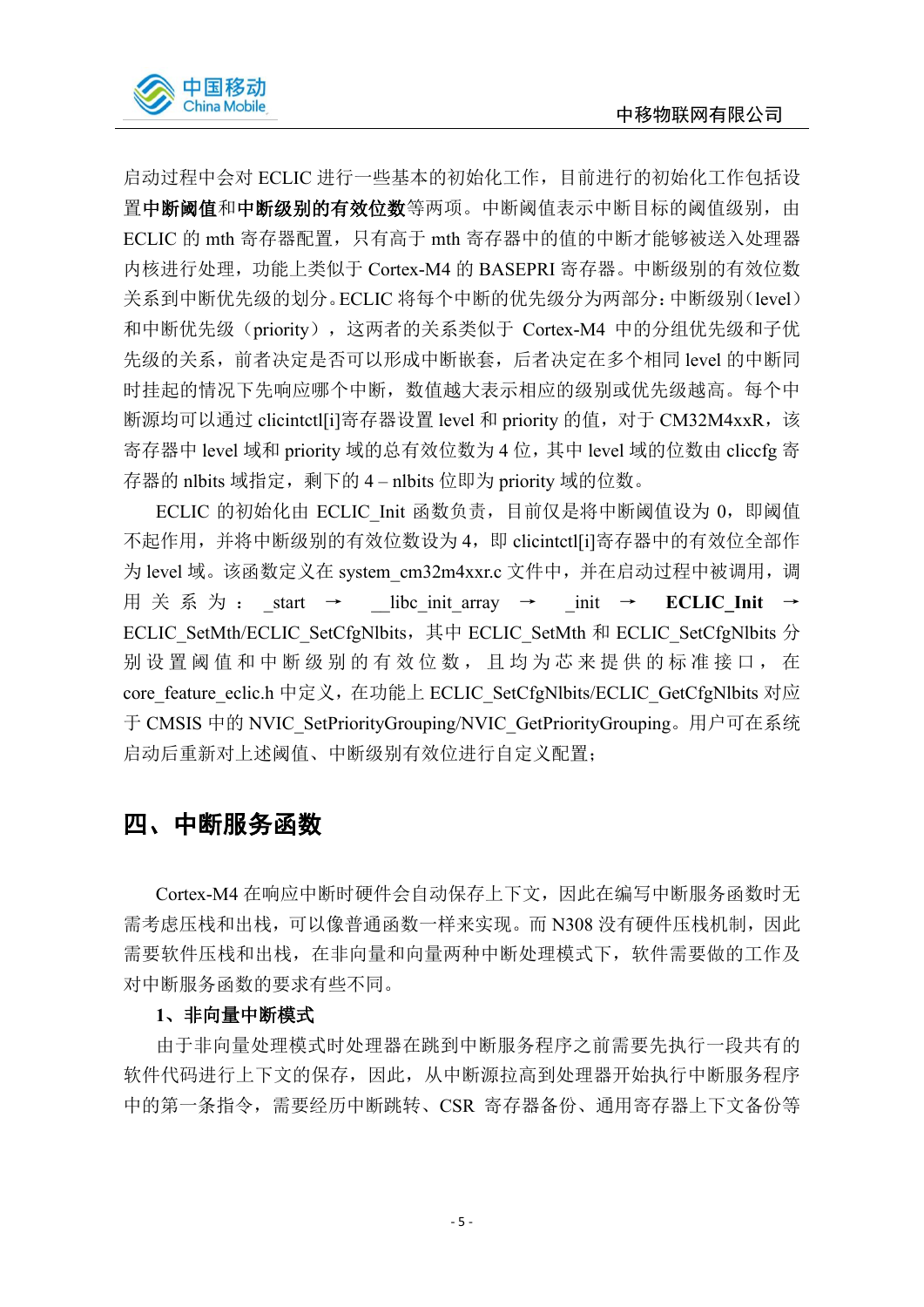

多个时钟周期的开销。

由于 RISC-V 内核中断处理时硬件不会主动的完成寄存器的压栈备份和恢复,因 此在中断响应时,需要通过软件完成。目前该部分已在 irq\_entry 中进行了实现,因 此用户在开发中断服务函数时无需考虑;

| .weak irg entry                                                |
|----------------------------------------------------------------|
| /* This label will be set to MTVT2 register */                 |
| irq entry:                                                     |
| /* Save the caller saving registers (context) */               |
| SAVE CONTEXT                                                   |
| /* Save the necessary CSR registers */                         |
| SAVE CSR CONTEXT                                               |
| /* This special CSR read/write operation, which is actually    |
| * claim the CLIC to find its pending highest ID, if the ID     |
| * is not 0, then automatically enable the mstatus. MIE, and    |
| * jump to its vector-entry-label, and update the link register |
| $^*/$                                                          |
| csrrw ra, CSR_JALMNXTI, ra                                     |
| /* Critical section with interrupts disabled */                |
| DISABLE MIE                                                    |
| /* Restore the necessary CSR registers */                      |
| RESTORE CSR CONTEXT                                            |
| /* Restore the caller saving registers (context) */            |
| RESTORE_CONTEXT                                                |
|                                                                |
| /* Return to regular code */                                   |
| mret                                                           |
|                                                                |

对于非向量处理模式的中断而言,由于在跳入和退出中断服务程序之前,处理器 要进行上下文的保存和恢复,因此在中断响应处理函数中可以实现对其他函数的调 用,并且支持中断的嵌套及咬尾特性(进行"中断咬尾"能够节省显著的时间(节 省一次背靠背的保存上下文和恢复上下文))。

以下通过一个简单的示例展示如何进行非向量中断配置:本示例采用 TIM3 实现 一个 0.5 秒的周期性超时中断,用于控制 LED 进行闪烁。

1.配置 TIM3 的定时周期, 计数器分频为 10KHz, 超时计数为 5000, 合计 0.5 秒;

| TIM TimeBaseInitType TIM TimeBaseStructure = $\{0\}$ ;    |  |
|-----------------------------------------------------------|--|
| /* Time base configuration $*/$                           |  |
| <b>TIM TimeBaseStructure.Period = 5000 - 1;</b> //0.5s 超时 |  |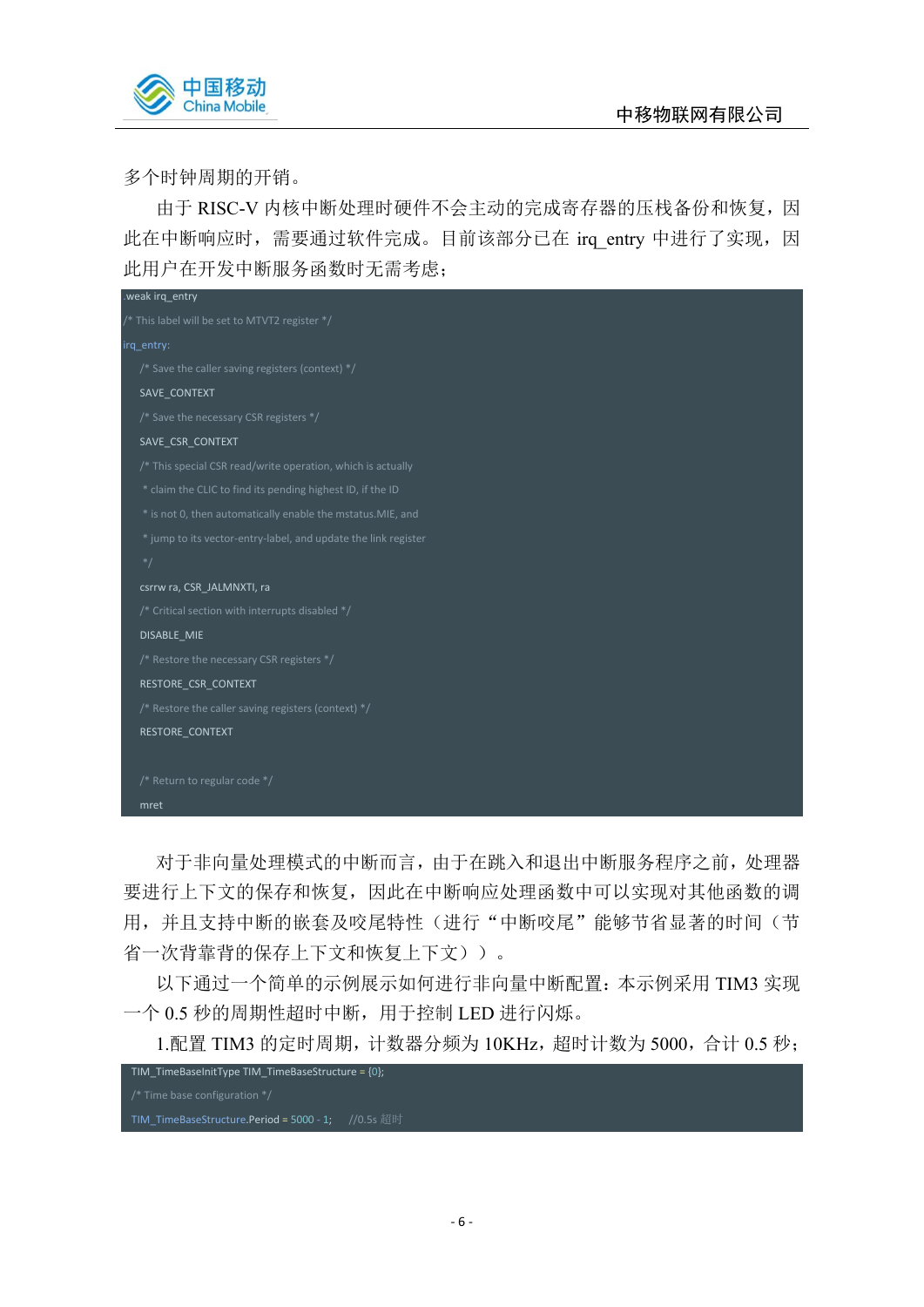

**TIM\_TimeBaseStructure.Prescaler = 7200 - 1;** //分频 10KHz TIM\_TimeBaseStructure.ClkDiv = 0; TIM\_TimeBaseStructure.CntMode = TIM\_CNT\_MODE\_UP; TIM\_InitTimeBase(TIM3, &TIM\_TimeBaseStructure); TIM\_ConfigInt(TIM3, TIM\_INT\_UPDATE, ENABLE); /\* TIM3 enable counter \*/ TIM\_Enable(TIM3, ENABLE); 2.配置 TIM3 超时中断配置为非向量中断模式,抢占级别为 0,优先级为 1; /\* ECLIC Interrupt Config \*/ ECLIC\_SetLevelIRQ(TIM3\_IRQn, 0); ECLIC\_SetPriorityIRQ(TIM3\_IRQn, 1); ECLIC\_SetTrigIRQ(TIM3\_IRQn, ECLIC\_LEVEL\_TRIGGER); ECLIC\_SetShvIRQ(TIM3\_IRQn, ECLIC\_NON\_VECTOR\_INTERRUPT); ECLIC\_EnableIRQ(TIM3\_IRQn); 3.定义 TIM3 的超时中断处理函数 void TIM3\_IRQHandler() { if (TIM\_GetIntStatus(TIM3, TIM\_INT\_UPDATE) != RESET) { TIM\_ClrIntPendingBit(TIM3, TIM\_INT\_UPDATE); LedBlink(LED1\_PORT, LED1\_PIN); } }

非向量中断模式下,中断开发与 Cortex-M4 内核系列芯片基本相似,用户可参照 以上流程完成中断系统的配置;

### **2**、向量中断模式

向量处理模式时处理器会直接跳到中断服务程序,并没有进行上下文的保存,因 此,中断响应延迟非常短,从中断源拉高到处理器开始执行中断服务程序中的第一 条指令,基本上只需要硬件进行查表和跳转的时间开销。

在向量处理模式下,由于是直接跳转到中断服务函数执行而没有进行上下文保 存,所以理论上不能在中断服务函数中调用子函数,如果调用子函数则需要在中断 服务函数前加\_\_attribute\_\_\_ ((interrupt))修饰,这样编译器会自动插入保存上下 文的代码。这种情况下虽然保证了功能的正确性,但是由于保存上下文造成 的开销,又会事实上还是增大中断的响应延迟(与非向量模式相当)并且造成代码 尺寸(Code Size)的膨胀。因此, 在实践中, 如果使用向量处理模式, 那么不推荐 在向量处理模式的中断服务程序函数中调用其他的子函数。

不过需要补充说明的是在向量处理模式下**\_\_attribute\_\_** ((**interrupt**))关键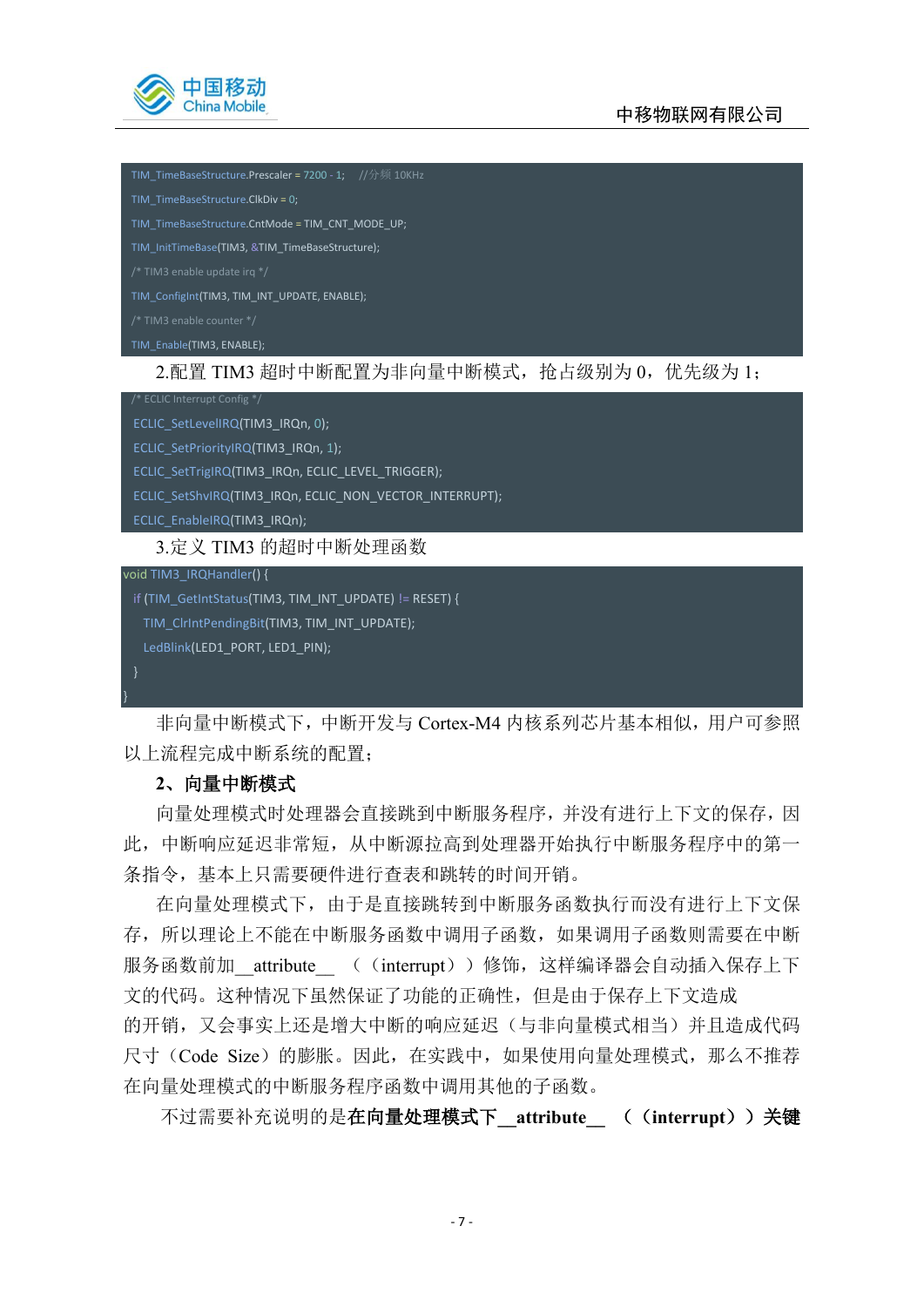

### 字是必须加上的,因为只有加上该关键字编译器才会生成正确中断退出指令 **mret**, 否则只会生成普通的退出指令 **ret**,后者是无法正常退出中断的。

以下通过一个简单的示例展示如何进行向量中断配置:本示例采用 TIM3 实现一 个 0.5 秒的周期性超时中断,用于控制 LED 进行闪烁。

1.配置 TIM3 的定时周期,计数器分频为 10KHz,超时计数为 5000,合计 0.5 秒;

TIM\_TimeBaseInitType TIM\_TimeBaseStructure =  ${0}$ ;

/\* Time base configuration \*/

TIM\_TimeBaseStructure.Period = 5000 - 1: //0.5s 超时

**TIM\_TimeBaseStructure.Prescaler = 7200 - 1;** //分频 10KHz

TIM\_TimeBaseStructure.ClkDiv = 0;

TIM\_TimeBaseStructure.CntMode = TIM\_CNT\_MODE\_UP;

TIM\_InitTimeBase(TIM3, &TIM\_TimeBaseStructure);

TIM\_ConfigInt(TIM3, TIM\_INT\_UPDATE, ENABLE);

/\* TIM3 enable counter \*/

TIM\_Enable(TIM3, ENABLE);

2.配置 TIM3 超时中断配置为非向量中断模式, 抢占级别为 0, 优先级为 2;

/\* ECLIC Interrupt Config \*/

ECLIC\_SetLevelIRQ(TIM3\_IRQn, 0);

ECLIC SetPriorityIRQ(TIM3\_IRQn, 2);

ECLIC\_SetTrigIRQ(TIM3\_IRQn, ECLIC\_LEVEL\_TRIGGER);

ECLIC\_SetShvIRQ(TIM3\_IRQn, ECLIC\_VECTOR\_INTERRUPT);

ECLIC\_EnableIRQ(TIM3\_IRQn);

3.定义 TIM3 的超时中断处理函数,添加 INTERRUPT 修饰为中断处理函数, 并支持子函数调用;



向量中断模式时,由于在跳入中断服务程序之前,处理器并没有进行任何特殊 的处理,且由于处理器内核在响应中断后,mstatus 寄存器中的 MIE 域将会被硬件 自动更新成为 0(即全局中断关闭)。因此向量中断模式下默认不支持中断嵌套。但 如果用户需要使用向量模式下中断嵌套服务,可在中断服务函数的开头和结束加入 必要的 CSR 寄存器特殊处理, 接口如下 SAVE IRQ CSR CONTEXT() 和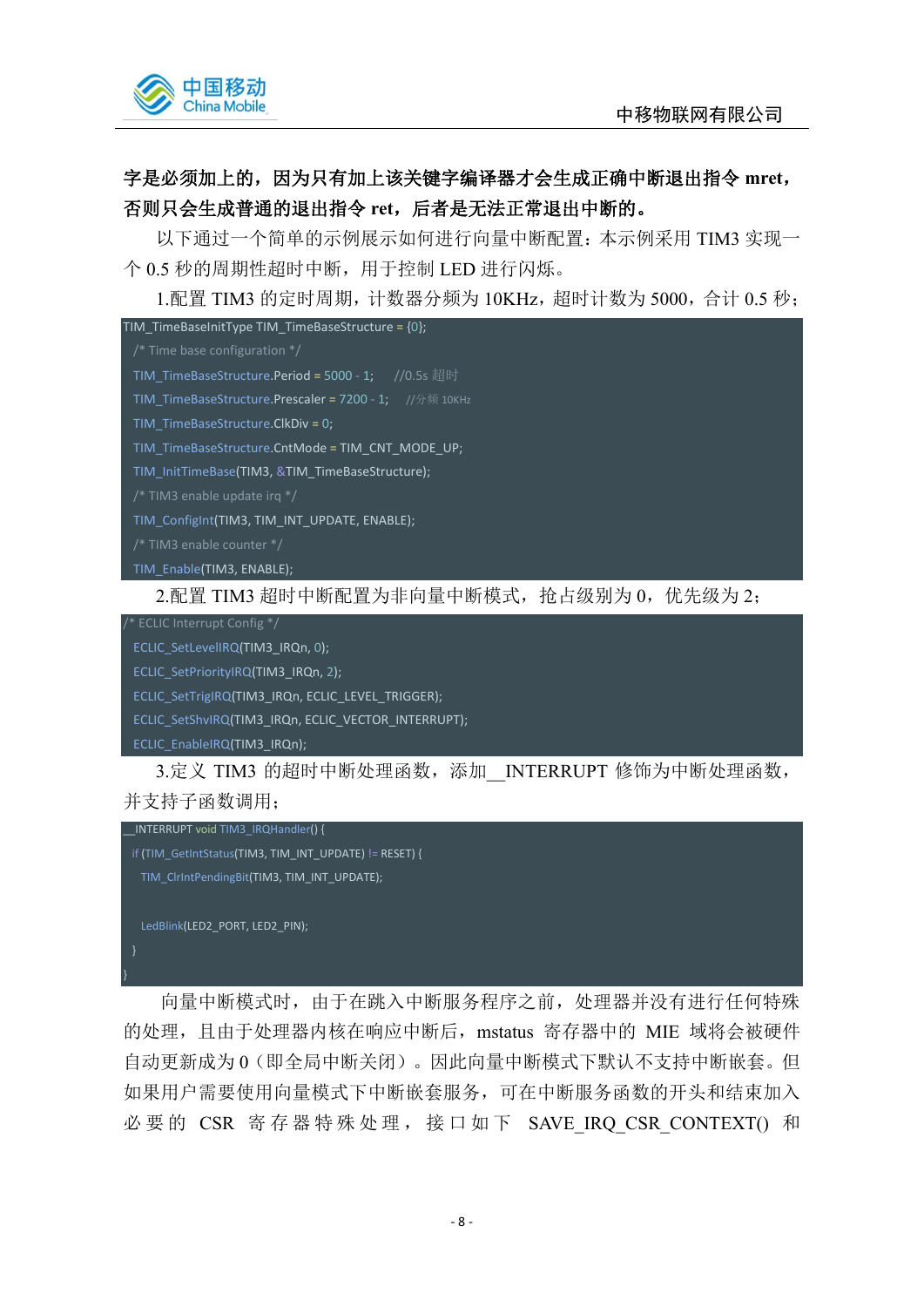

### RESTORE\_IRQ\_CSR\_CONTEXT();

因此上述示例支持嵌套的中断服务函数可修改为:

INTERRUPT void TIM3\_IRQHandler() { SAVE\_IRQ\_CSR\_CONTEXT(); if (TIM\_GetIntStatus(TIM3, TIM\_INT\_UPDATE) != RESET) { TIM\_ClrIntPendingBit(TIM3, TIM\_INT\_UPDATE); LedBlink(LED2\_PORT, LED2\_PIN); //Restore necessary CSRs from variables for vector interrupt nesting RESTORE\_IRQ\_CSR\_CONTEXT(); }

## <span id="page-10-0"></span>五、中断配置

在使用中断时,除了配置前述的中断阈值和中断级别的有效位数之外,针对具体 的中断还需对中断处理模式,中断优先级,中断触发方式和中断使能等进行配置。

关于两种中断处理模式的区别前面已简要说明,ECLIC 每一个中断源均可被配 置为向量模式或非向量模式,默认使用非向量处理模式,且这里再次建议优先使用 非向量处理模式。对于该配置,有一组标准接口 ECLIC\_SetShvIRQ/ECLIC\_GetShvIRQ 可以使用。

中 断 优 先 级 配 置 有 ECLIC SetLevelIRQ/ECLIC GetLevelIRQ 和 ECLIC\_SetPriorityIRQ/ ECLIC\_GetPriorityIRQ 两组标准接口可以使用,前者对应中断 级别, 后者对应中断优先级, 两组接口在功能上对应于 CMSIS 中的 NVIC\_SetPriority/NVIC\_GetPriority。

在中断触发方式上, ECLIC 中的每个中断源均支持电平和边沿(上升沿或下降 沿) 触发方式, 可以通过 ECLIC\_SetTrigIRQ/ECLIC\_GetTrigIRQ 这组接口进行设置。 需要注意的是,这里所说的电平或边沿属性并非从外部芯片引脚输入的中断信号的 属性,而是指片上外设送入到 **ECLIC** 的信号属性,其与具体外设有关。

对于中断使能,每个中断均可单独使能和禁止,另外还可设置全局使能和禁止。 单独的中断使能/禁止接口为 ECLIC EnableIRQ/ECLIC DisableIRQ, 功能上对应于 CMSIS 的 NVIC SetEnableIRQ/NVIC GetEnableIRQ, 全局使能 / 禁 止 接 口 为